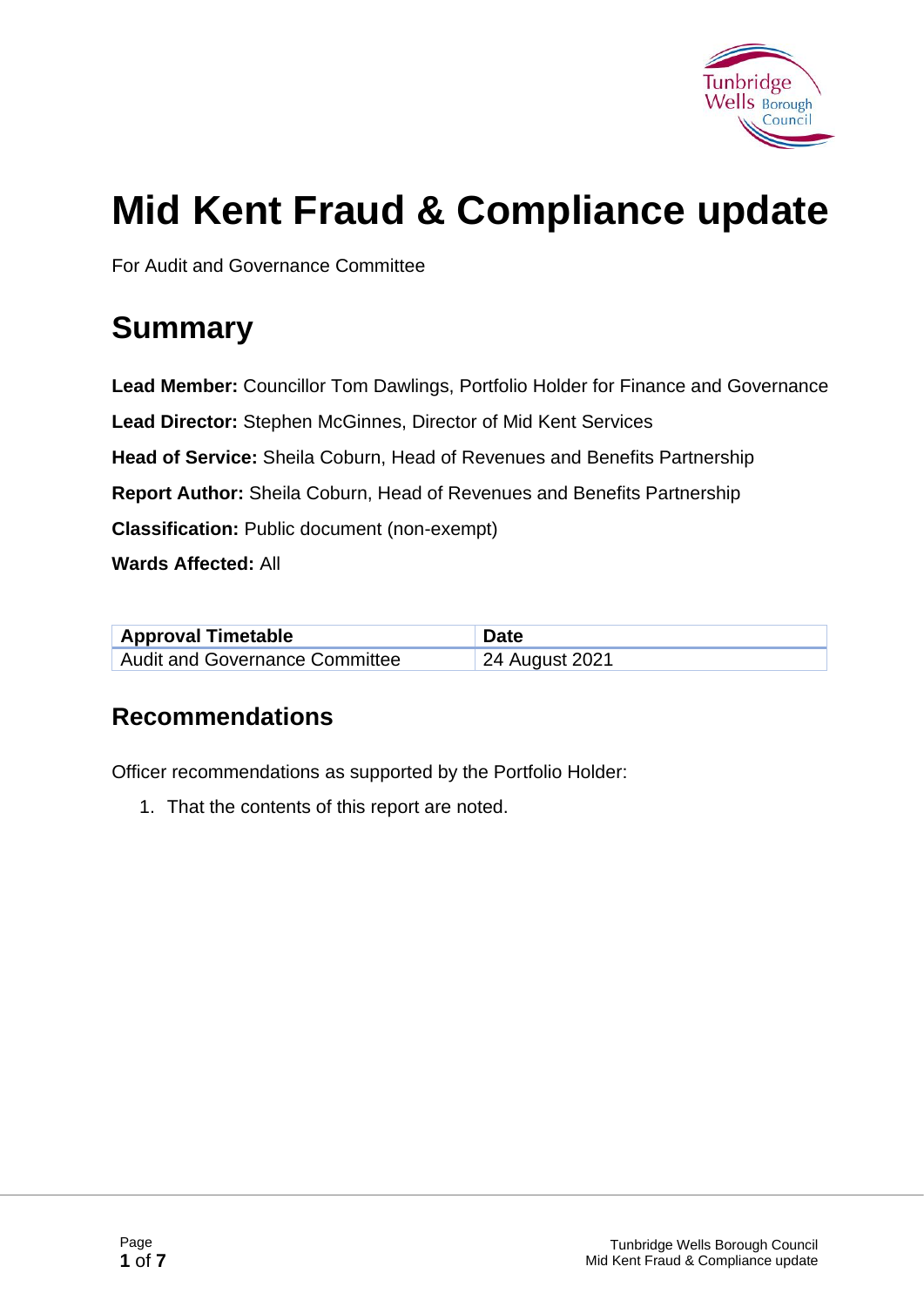

## **1. Introduction and Background**

- 1.1 The purpose of this report is to advise the Committee of the work undertaken by the Fraud & Compliance team within the Mid Kent Revenues and Benefits Partnership.
- 1.2 In 2016 the responsibility for investigating Housing Benefit fraud was moved from the Council's Housing Benefit service to the Department for Work and Pensions (DWP).
- 1.3 The Council took the decision to continue with a shared fraud team as part of Mid Kent Services using the team to investigate fraud and error within Council Tax and Business Rates for Maidstone, Swale and Tunbridge Wells Borough Councils.
- 1.4 The localisation of Council Tax Support and reliance on Business Rates as an income for the authority changed the financial risk to the Council and preceptors. Whilst there had been some activity to address the risk associated with single person discounts for Council Tax, the service had historically focused its efforts on Housing Benefit.
- 1.5 The transfer of the Housing Benefit fraud function to the DWP created both a risk and opportunity to the Council. With the administration of Housing Benefit and Council Tax Support being directly linked, the Council had in effect been able to 'police' the two systems at the same time. With the removal of Housing Benefit and the investigation resource that was deployed with it, this had the potential to leave Council Tax Support and therefore, Council Tax exposed to fraud with no identified resource to investigate or deter fraud.
- 1.6 The change also created an opportunity in releasing a team of experienced specialist staff, with good local knowledge, to both manage the ongoing risk within Council Tax Support and deliver capacity to expand their work into other areas both within the Council Tax and Business Rates system.
- 1.7 With the value of discounts and exemptions estimated for Tunbridge Wells Borough Council alone at approximately £17million and the risk of customer fraud and error high, agreement was reached with the support of the precepting authorities to fund the current team on the understanding that there would be a suitable return in investment of 3:1.
- 1.8 The agreed business case set out a method of sharing the cost and projected savings in line with the value to each partner based on their level of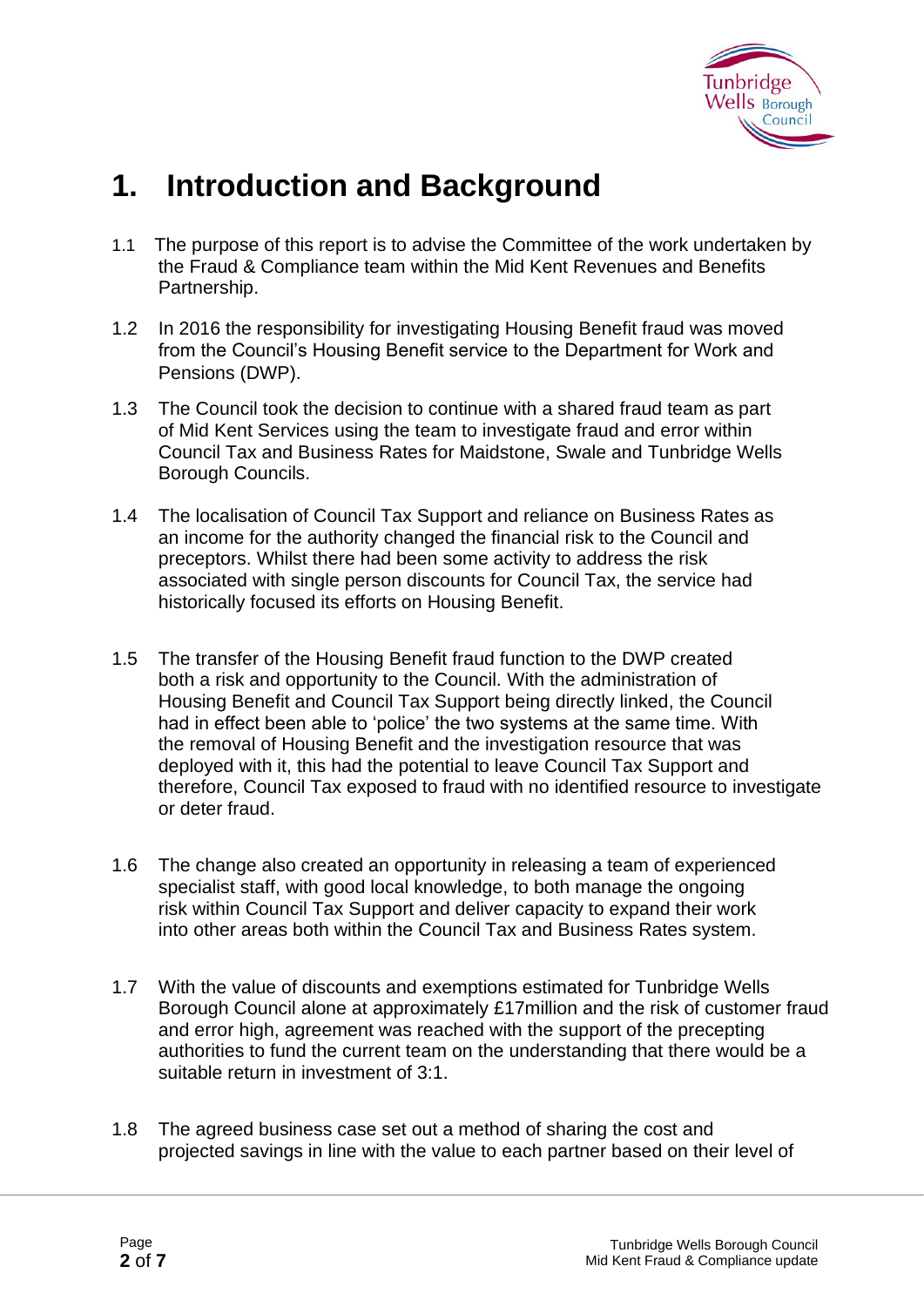precept.

#### 1.9 2019/20 Outturn

- 1.10 The focus of the 2019-20 financial year was on the new release of National Fraud Initiative data and small business rate relief accounts, whilst a new system was being implemented for the monitoring of single person discounts.
- 1.11 The New Homes Bonus project in October 2019 was a worthwhile exercise for the team, with no additional costs apart from postage and a few credit checks being incurred. For Tunbridge Wells 81 properties were found to be occupied. The number of properties is multiplied by £1,400 to give the results of the exercise amounting to savings of £113,400.
- 1.12 In 2018-19 penalties were introduced where those residents who do not report changes or who fraudulently make claims for discounts are issued with a penalty of £70. Although the numbers are small, the number of penalties issued increased in 2019-20 to 17.
- 1.13 Table 1 shows a summary of savings generated across the 3 authorities by the team for 2019/20 and the amount applicable to Tunbridge Wells.

|                                               | Mid Kent   | Tunbridge<br>Wells |
|-----------------------------------------------|------------|--------------------|
| <b>Small Business Rate Relief</b>             | £257,954   | £122,331           |
| <b>Single Person Discount</b>                 | £19,059    | £10,334            |
| <b>New Homes Bonus</b>                        | £543,200   | £113,400           |
| <b>National Fraud Initiative (Council Tax</b> | £389,936   | £177,498           |
| <b>Reduction and Single Person Discount)</b>  |            |                    |
| <b>Housing Benefit Matching Service</b>       | £72,721    | £24,567            |
| (HBMS)                                        |            |                    |
| <b>Penalties</b>                              | £3,010     | £1,190             |
| Other                                         | £55,745    | £14,209            |
| <b>Total</b>                                  | £1,341,625 | £463,529           |

#### Table 1

- 1.14 In conjunction with the Kent Intelligence Network (KIN), software was partly funded by Kent County Council with a view to share information with other authorities in Kent to help reduce fraud and error in the county.
- 1.15 We were proposing to use this software in 2020-21 to further increase the savings that can be identified.
- 1.16 However, the amount of work the Fraud & Compliance team was able to carry out during 2020-21 was severely disrupted by the COVID pandemic.
- 1.17 For the first 3 months of the financial year, all members of the Fraud &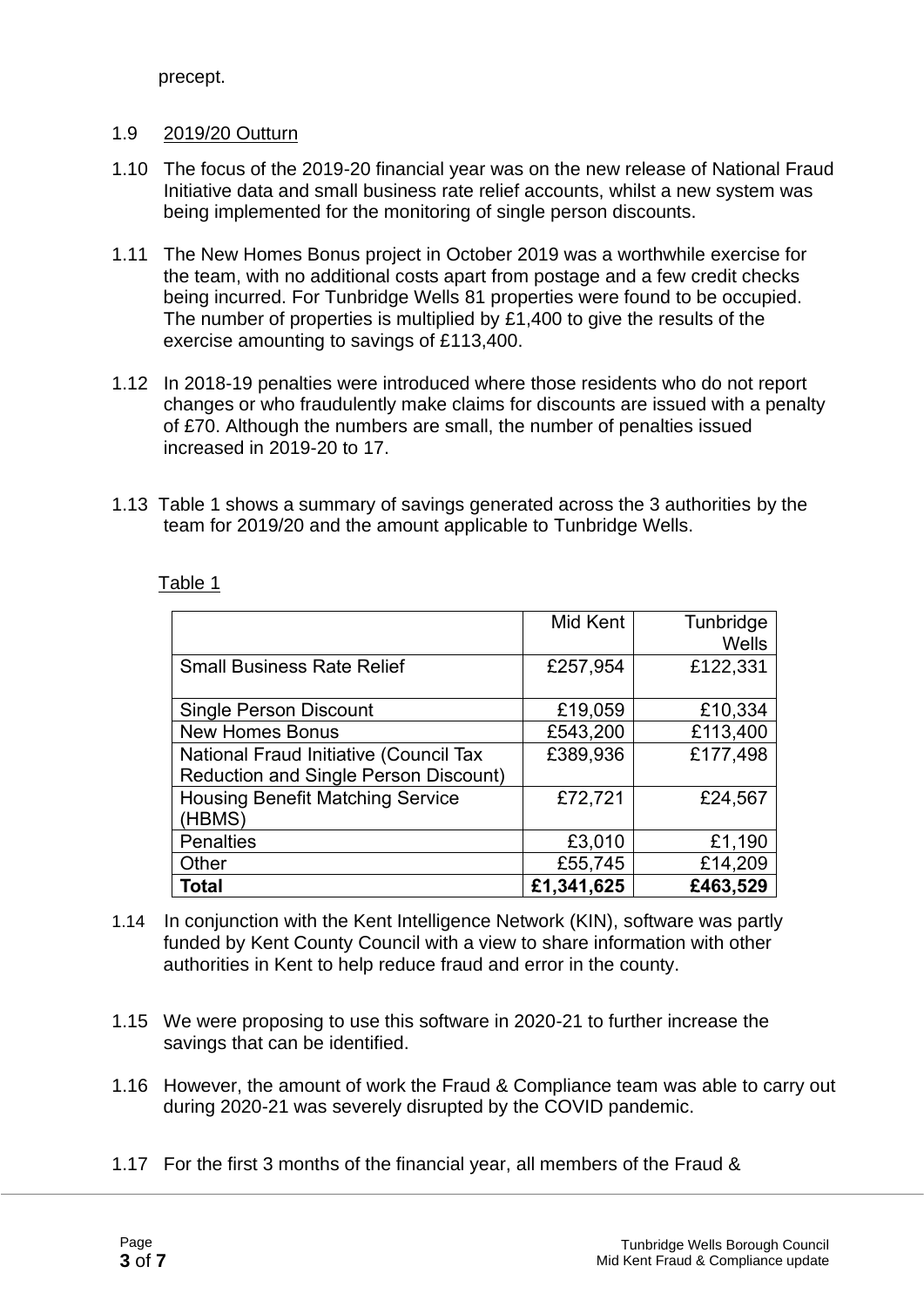Compliance team were assisting in other areas of the Council in response to the pandemic.

- 1.18 For the rest of the year the team had been able to carry out limited projects with the annual New Homes Bonus showing favourable results.
- 1.19 For Tunbridge Wells, 90 properties were identified as occupied resulting in New Homes Bonus savings of £126,000.
- 1.20 2020-21 was the last year for identifying properties for New Homes Bonus via the team as in future any money will be allocated based on historical data.
- 1.21 Kent County Council has partly funded a debtor tracing tool (Retriever) which is used to trace Council Taxpayers who have left their properties owing Council Tax.
- 1.22 This has been successful with over 400 Council Tax debtors being traced across the partnership (Tunbridge Wells 59) so we can contact them at their current address to recovery monies due.
- 1.23 Table 2 shows the progress for 2020-21 across the 3 authorities and the Tunbridge Wells figures.

#### Table 2

|                                     | Mid Kent   | <b>Tunbridge Wells</b> |
|-------------------------------------|------------|------------------------|
|                                     |            |                        |
| <b>New Homes Bonus</b>              | £758,800   | £126,000               |
| Retriever (Council Tax debt brought | £779,656   | £199,346               |
| back into recovery)                 |            |                        |
| <b>Penalties</b>                    | £350       | £210                   |
| Total                               | £1,538,806 | £325,556               |

- 1.24 The expected return on investment for the 3 authorities is £409,860, with Tunbridge Wells expectation estimated at £114,761.
- 1.25 The table above shows that the savings achieved by the team far outweigh the expected return on investment.

### **2. Options Considered**

2.1 This report is for information only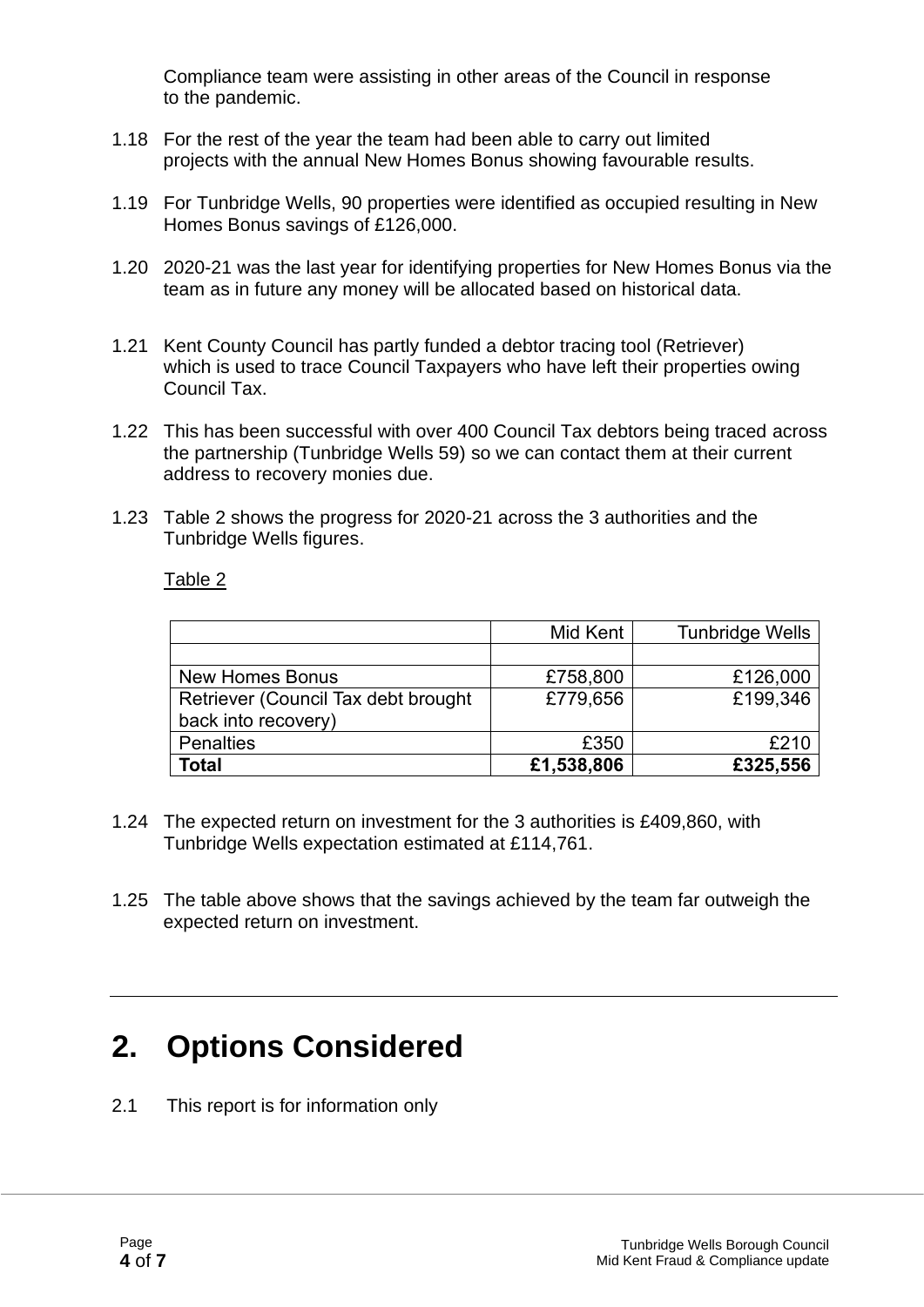

## **3. Cross Cutting Issues**

#### **A. Legal (including the Human Rights Act)**

It is a function of the Audit, Governance and Standards Committee to monitor the effectiveness of Council's counter-fraud and corruption Strategy.

This report provides an update on the work undertaken by the Revenues and Benefits Fraud & Compliance team.

There is no statutory duty to report regularly to Committee on the Team's performance. However, under Section 3 of the Local Government Act 1999 (as amended) a best value authority has a statutory duty to secure continuous improvement in the way in which its functions are exercised having regard to a combination of economy, efficiency and effectiveness. Reports on the Team's performance assist in demonstrating best value and compliance with the statutory duty.

Gina Clarke, Mid Kent Legal 16.07.2021

#### **B. Finance and Other Resources**

The Fraud & Compliance team receives funding from Kent County Council of £136,620 (on expected 3:1 savings return on investment). The budgeted cost to Tunbridge Wells Borough Council for the service is £21,400 and represents good value for money. Over the last year, the team have also been an integral part of our due diligence process for issuing the Government Covid Business Grants compliantly.

Jane Fineman - Head of Finance, Procurement and Parking

### **C. Staffing**

There are no changes to staffing proposed in this report.

Sheila Coburn, Head of Mid Kent Revenues and Benefits 23.06.2021

#### **D. Risk Management**

This report is presented for information only and has no risk management implications.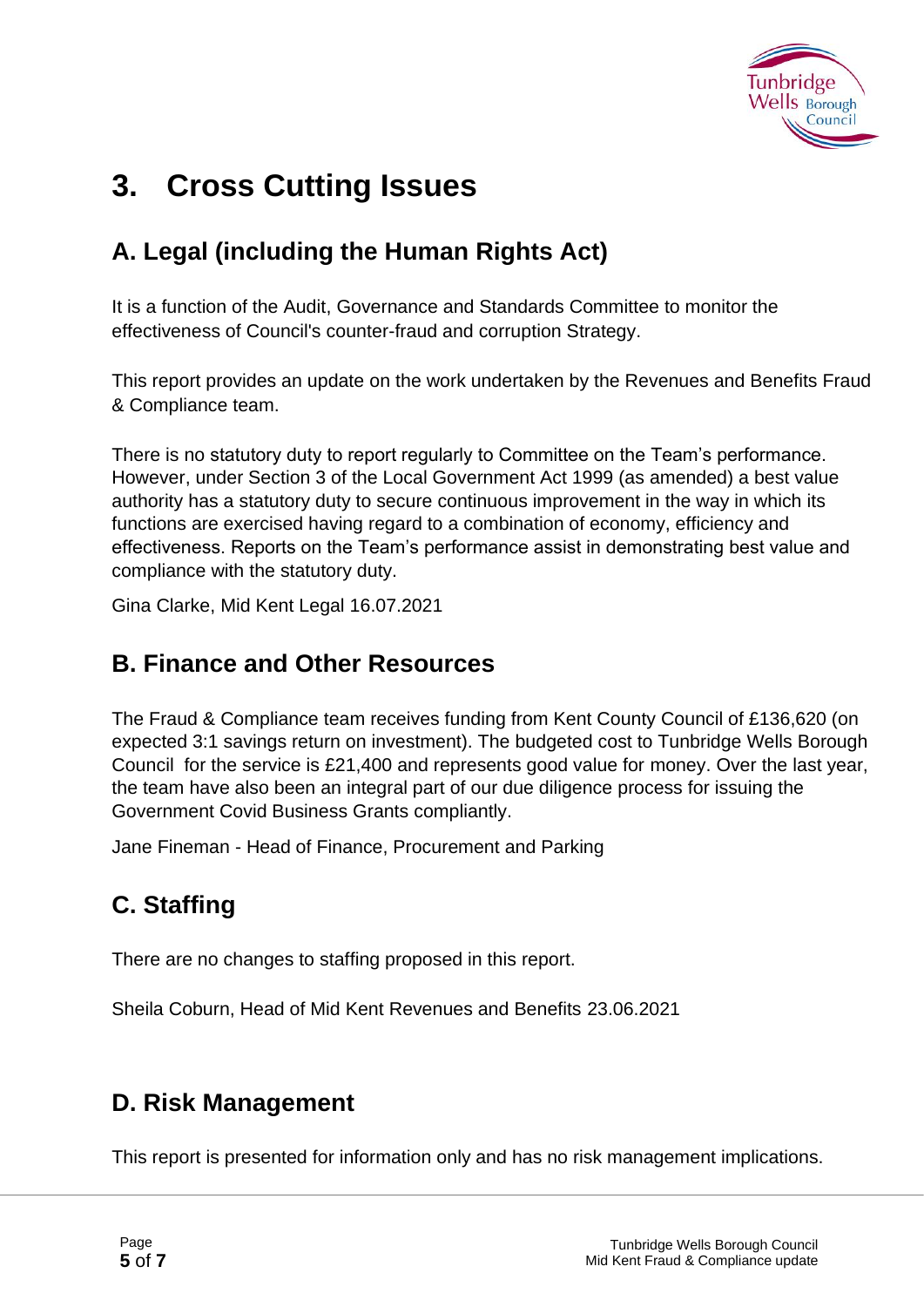Sheila Coburn, Head of Mid Kent Revenues and Benefits 23.06.2021

#### **E. Environment and Sustainability**

No impact

Sheila Coburn, Head of Mid Kent Revenues and Benefits 23.06.2021

#### **F. Community Safety**

No impact

Sheila Coburn, Head of Mid Kent Revenues and Benefits 23.06.2021

#### **G. Equalities**

No impact

Sheila Coburn, Head of Mid Kent Revenues and Benefits 23.06.2021

#### **H. Data Protection**

Accepting the recommendations will not increase the volume of personal data held by the Council.

Sheila Coburn, Head of Mid Kent Revenues and Benefits 23.06.2021

#### **I. Health and Safety**

No impact

Sheila Coburn, Head of Mid Kent Revenues and Benefits 23.06.2021